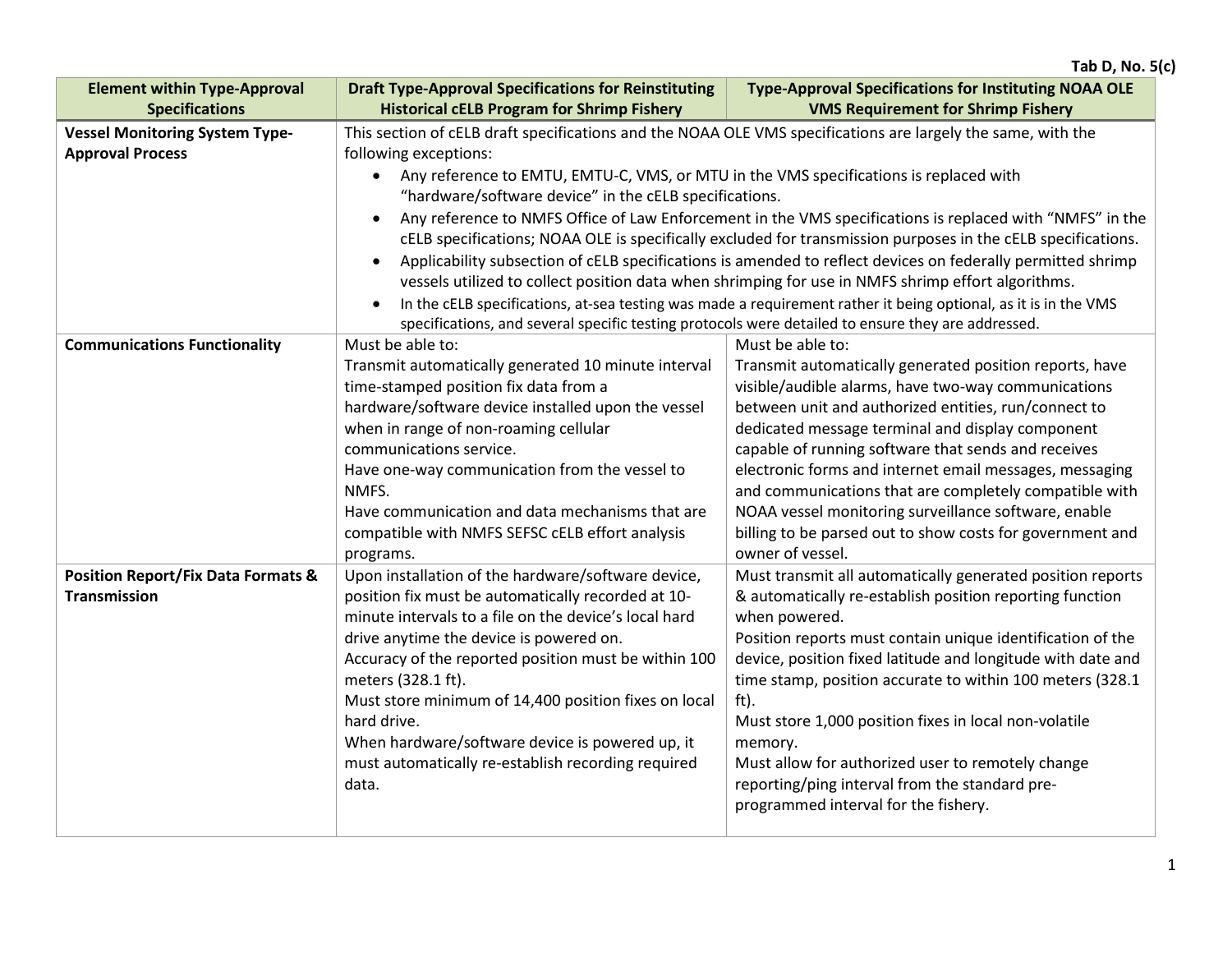| <b>Element within Type-Approval</b> | <b>Draft Type-Approval Specifications for Reinstituting</b>                                                 | <b>Type-Approval Specifications for Instituting NOAA OLE</b>  |  |
|-------------------------------------|-------------------------------------------------------------------------------------------------------------|---------------------------------------------------------------|--|
| <b>Specifications</b>               | <b>Historical cELB Program for Shrimp Fishery</b>                                                           | <b>VMS Requirement for Shrimp Fishery</b>                     |  |
|                                     | Transmitted position fix data must include date, time,                                                      | In addition to the automatically generated position           |  |
|                                     | latitude, longitude and a unique identifying number                                                         | reports, additional position reports must be generated        |  |
|                                     | for the device.                                                                                             | when: antenna is disconnected, loss of position reference     |  |
|                                     | Data transmitted automatically to NMFS (excludes                                                            | signal, power-up, power-down, loss of mobile                  |  |
|                                     | NOAA OLE) when within range of a non-roaming                                                                | communications signals, vessel crossing a pre-defined         |  |
|                                     | cellular mobile communications network.                                                                     | geographic boundary                                           |  |
|                                     | If program fails to transmit data, an automatic retry                                                       |                                                               |  |
|                                     | feature is enabled.                                                                                         |                                                               |  |
|                                     | Time-stamped position fix data must be in a format                                                          |                                                               |  |
|                                     | compatible with NMFS cELB effort analysis programs.                                                         |                                                               |  |
| <b>Latency Requirement</b>          | "Position reports" (in the VMS specifications) are referred to as "time stamped position fixes" in the cELB |                                                               |  |
|                                     | specifications. Otherwise, these two sections are the same in both specifications.                          |                                                               |  |
| <b>Messaging</b>                    | Not applicable.                                                                                             | Must be able to run or connect to software/applications       |  |
|                                     |                                                                                                             | that can send email messages, must support message            |  |
|                                     | Not required to reinstate the historical cELB program.                                                      | length of 1 KB, must have confirmation of delivery function   |  |
|                                     |                                                                                                             | for email messages, must be failed delivery notification for  |  |
|                                     |                                                                                                             | email messages, must support an "address book" and a          |  |
|                                     |                                                                                                             | "reply" function, must be able to review messages             |  |
|                                     |                                                                                                             | previously sent/received, must have minimum email             |  |
|                                     |                                                                                                             | message history of at least 50 messages to an inbox           |  |
| <b>Electronic Forms</b>             | Not applicable.                                                                                             | Must be able to run and transmit electronic forms, support    |  |
|                                     |                                                                                                             | forms software that holds a minimum of 20 electronic          |  |
|                                     | Not required to reinstate the historical cELB program.                                                      | forms, fields must be capable of being defined as             |  |
|                                     |                                                                                                             | Optional/Mandatory/Logic Driven, be able to select forms      |  |
|                                     |                                                                                                             | from menu, be able to populate forms based on prior           |  |
|                                     |                                                                                                             | submission, be able to review minimum of 20 past form         |  |
|                                     |                                                                                                             | submissions, reporting of forms transmission                  |  |
|                                     |                                                                                                             | failure/success, forms data compatible with NFMS vessel       |  |
|                                     |                                                                                                             | monitoring software, position reports unable to be            |  |
|                                     |                                                                                                             | manually entered or altered, capable of providing updates     |  |
|                                     |                                                                                                             | to forms or adding new forms                                  |  |
| <b>Communications Security</b>      | Must have mechanisms to prevent to the extent                                                               | Must have mechanisms to prevent to extent possible:           |  |
|                                     | possible: sniffing or interception during transmission,                                                     | sniffing or interception during transmission, spoofing, false |  |
|                                     | spoofing, false position reports, modification of                                                           | position reports, modification of identification,             |  |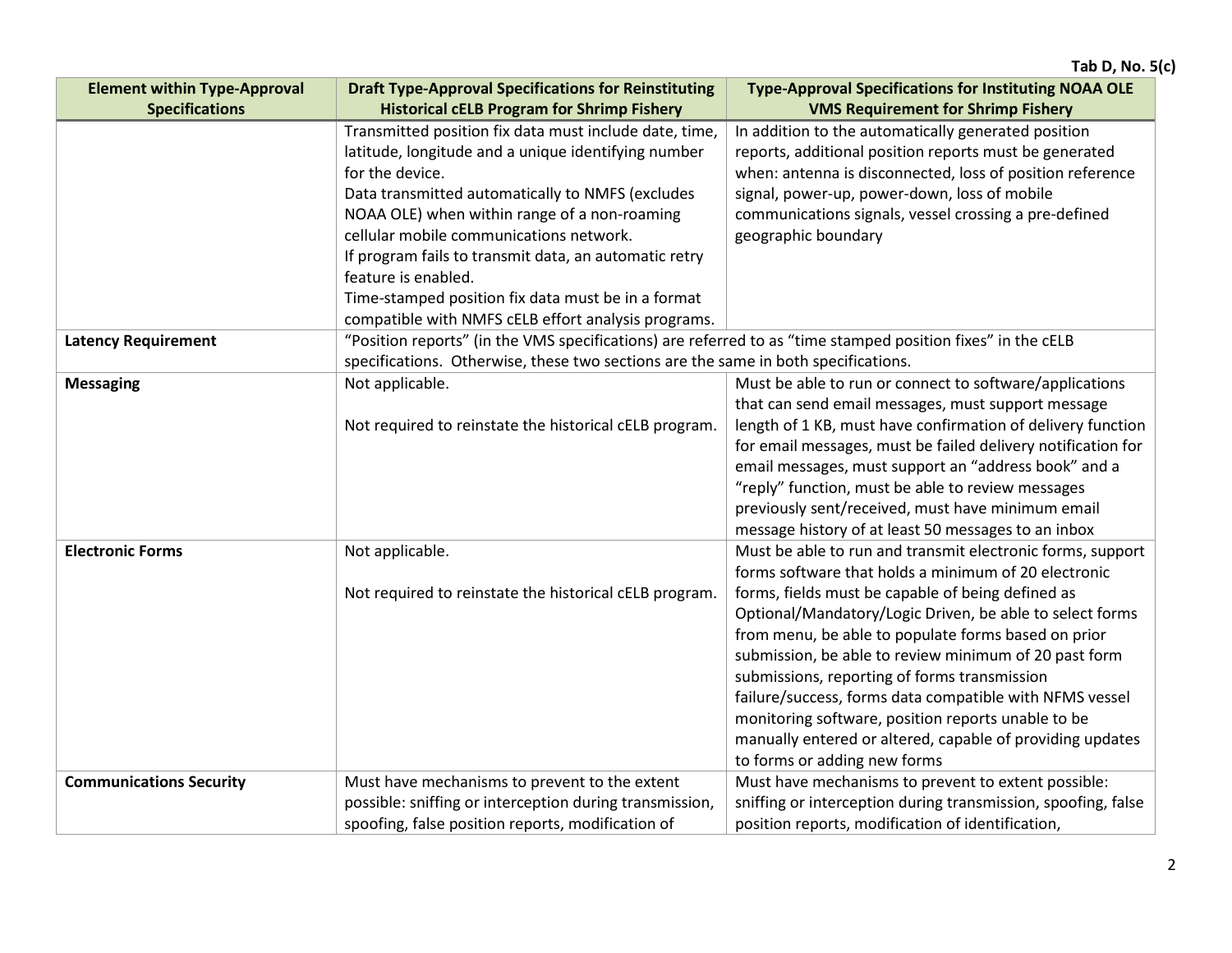| <b>Element within Type-Approval</b>   | <b>Draft Type-Approval Specifications for Reinstituting</b> | <b>Type-Approval Specifications for Instituting NOAA OLE</b> |
|---------------------------------------|-------------------------------------------------------------|--------------------------------------------------------------|
| <b>Specifications</b>                 | <b>Historical cELB Program for Shrimp Fishery</b>           | <b>VMS Requirement for Shrimp Fishery</b>                    |
|                                       | hardware/software identification, or introduction of        | interference with safety functions, introduction of          |
|                                       | malware/spyware/etc., data shall be encrypted and           | malware/spyware/etc., terminal from interfering with GPS     |
|                                       | sent securely.                                              | antenna. Data must be encrypted and sent securely            |
|                                       |                                                             | through all associated cellular, satellite and internet      |
|                                       | Acceptable for hardware/software device to                  | communication pathways and channels.                         |
|                                       | interface with GPS antenna.                                 |                                                              |
| <b>Field &amp; Technical Services</b> | Hardware/software developers must have                      | Must ensure field and technical services include:            |
|                                       | established facilities and procedures to assist fishers     | diagnostic and troubleshooting support to NMFS and           |
|                                       | in maintaining and repairing the device/program,            | fishers 24/7 and 365 days a year, response time for          |
|                                       | provide assistance to fishers in the diagnosis of the       | customer service inquiry no more than 24 hours, warranty     |
|                                       | cause of communications anomalies, and provide              | and maintenance agreements, escalation procedures for        |
|                                       | assistance to NMFS to resolve technical issues with         | problem resolution, established facilities & procedures to   |
|                                       | the transmission or format of data, warranty and            | assist fishers in maintaining and repairing equipment,       |
|                                       | maintenance agreements.                                     | assistance for diagnosis/resolution of communications        |
|                                       |                                                             | anomalies, assistance to OLE                                 |
| General                               | Device must have the durability and reliability             | EMTU/EMTU-C must have the durability and reliability         |
|                                       | necessary to meet all requirements regardless of            | necessary to meet all requirements regardless of weather     |
|                                       | weather conditions. The cabling, antenna and any            | conditions, including in a marine environment where the      |
|                                       | portion of the device intended to be installed              | unit may be subject to saltwater (spray) in smaller vessels, |
|                                       | outdoors must be resistant to salt, moisture and            | and in larger vessels where the unit may be maintained in    |
|                                       | shock associated with sea-going vessels in the marine       | a wheelhouse. The unit, cabling and antenna must be          |
|                                       | environment and have functionality aboard vessels           | resistant to salt, moisture, and shock associated with sea-  |
|                                       | remaining offshore for up to 60 days and constructed        | going vessels in the marine environment.                     |
|                                       | of steel, wood, fiberglass, or other material.              |                                                              |
|                                       |                                                             | Remainder of this section of the NOAA OLE VMS                |
|                                       | Remainder of this section of cELB draft specifications      | specifications is largely the same as the cELB draft         |
|                                       | is largely the same as section 600.1509 of the NOAA         | specifications, with the following exceptions:               |
|                                       | OLE VMS specifications, with the following                  | any reference to EMTU, EMTU-C, VMS, or MTU in                |
|                                       | exceptions:                                                 | the VMS specifications is replaced with                      |
|                                       | any reference to EMTU, EMTU-C, VMS, or                      | "hardware/software" in the cELB specifications               |
|                                       | MTU in the VMS specifications is replaced                   | any reference to NMFS Office of Law Enforcement<br>$\bullet$ |
|                                       | with "hardware/software" in the cELB                        | in the VMS specifications is replaced with NMFS in           |
|                                       | specifications                                              | the cELB specifications                                      |